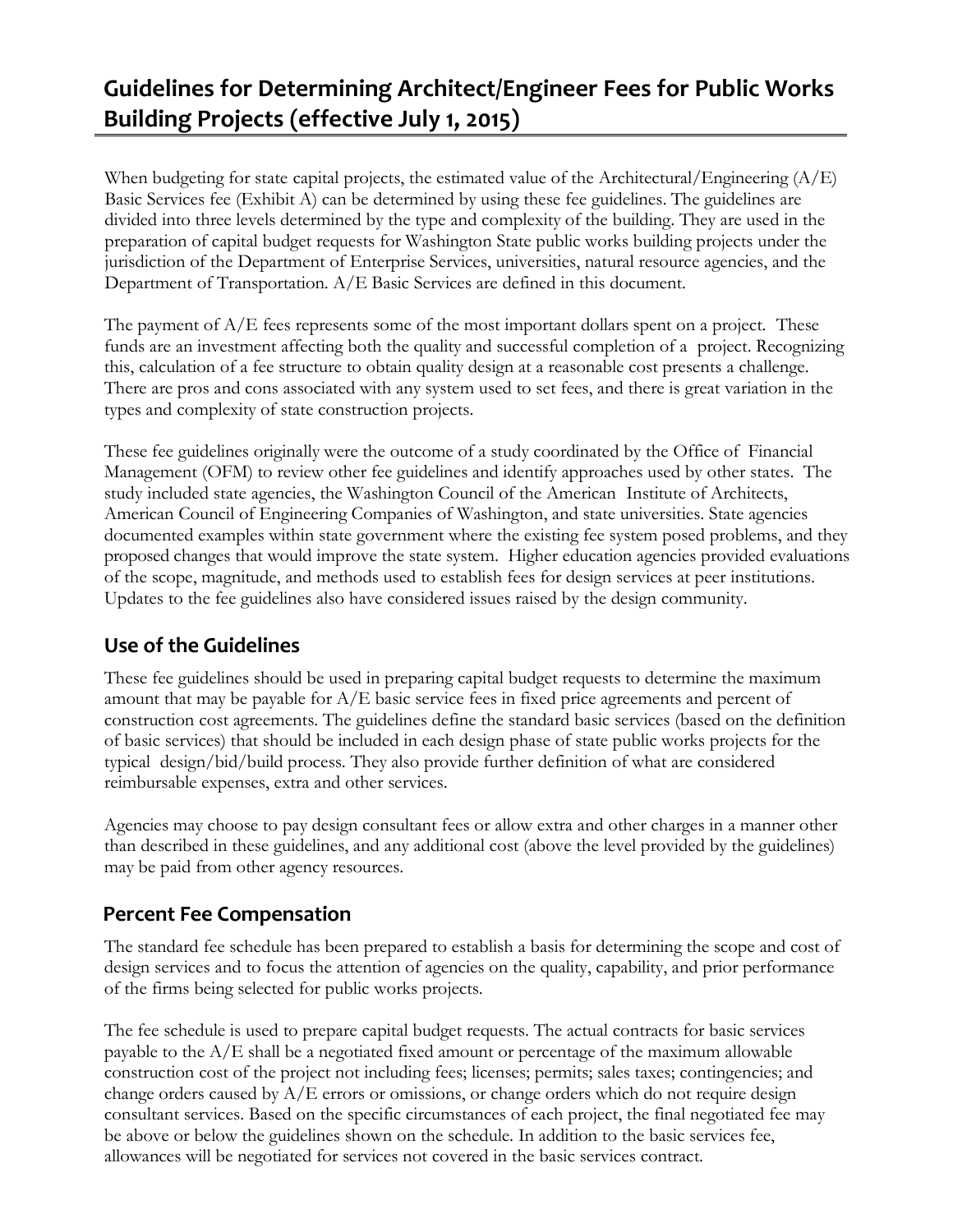## **Maximum Allowable Construction Cost**

The Maximum Allowable Construction Cost (MACC) is defined as the total sum available to the general contractor for construction purposes, including all alternates. The MACC excludes Washington state sales tax, professional fees, project contingency funds, or other charges that may not be under the scope of the general contractor. The budget for  $A/E$  basic services is based on the MACC plus construction contingency as reflected in the Capital Budgeting System (CBS) and the updated cost estimating form (C-100). The negotiated fee for A/E basic services should be based on the MACC only as shown in Exhibit  $A - A/E$  Fee Schedule.

# **Remodel Design**

A/E costs and effort may vary greatly between individual remodeling projects of the same dollar amount. Consequently, each project will be analyzed on an individual basis. As a general rule, the fee will be based upon the building type classification. When program changes are significant or if warranted by other conditions, fees noted under those schedules **may** be increased by *up to three percent* for basic services. Factors to be considered include:

- Age and character of the building
- Availability and accuracy of existing plans and specifications
- Extent and type of program revisions
- Requirement to maintain the building's existing character
- Extent of mechanical and electrical involvement

Phased construction in occupied buildings may substantially affect the construction schedule. More field observation and coordination may require consideration of additional fees beyond the basic services contract amount.

## **Fee Modifications**

It is recognized that there may be considerable variance between projects of a similar size and type that may necessitate modification of the  $A/E$  fee schedule. Examples of special circumstances that may necessitate such modifications include:

- Unusual site conditions
- Unique problems requiring specialized or extensive consulting services
- Renovations required by additions to an existing structure
- Unusually slow or fast development schedule (fast track, design build, GC/CM)
- Contractor design (fire protection systems)
- Large portions of work outside the control of the prime architect (wetlands mitigation)

Other circumstances where a fee modification may be appropriate include the following:

## **Repetitive Design**

Where all or part of a project is a site adaptation of a previous design, the basic services fee shall be negotiated, recognizing the reduced level of services. This usually reduces the program analysis, design, and bidding document preparation costs to an amount necessary to update the documents for site work, code revisions, etc. Reductions must be considered on a case-by-case basis.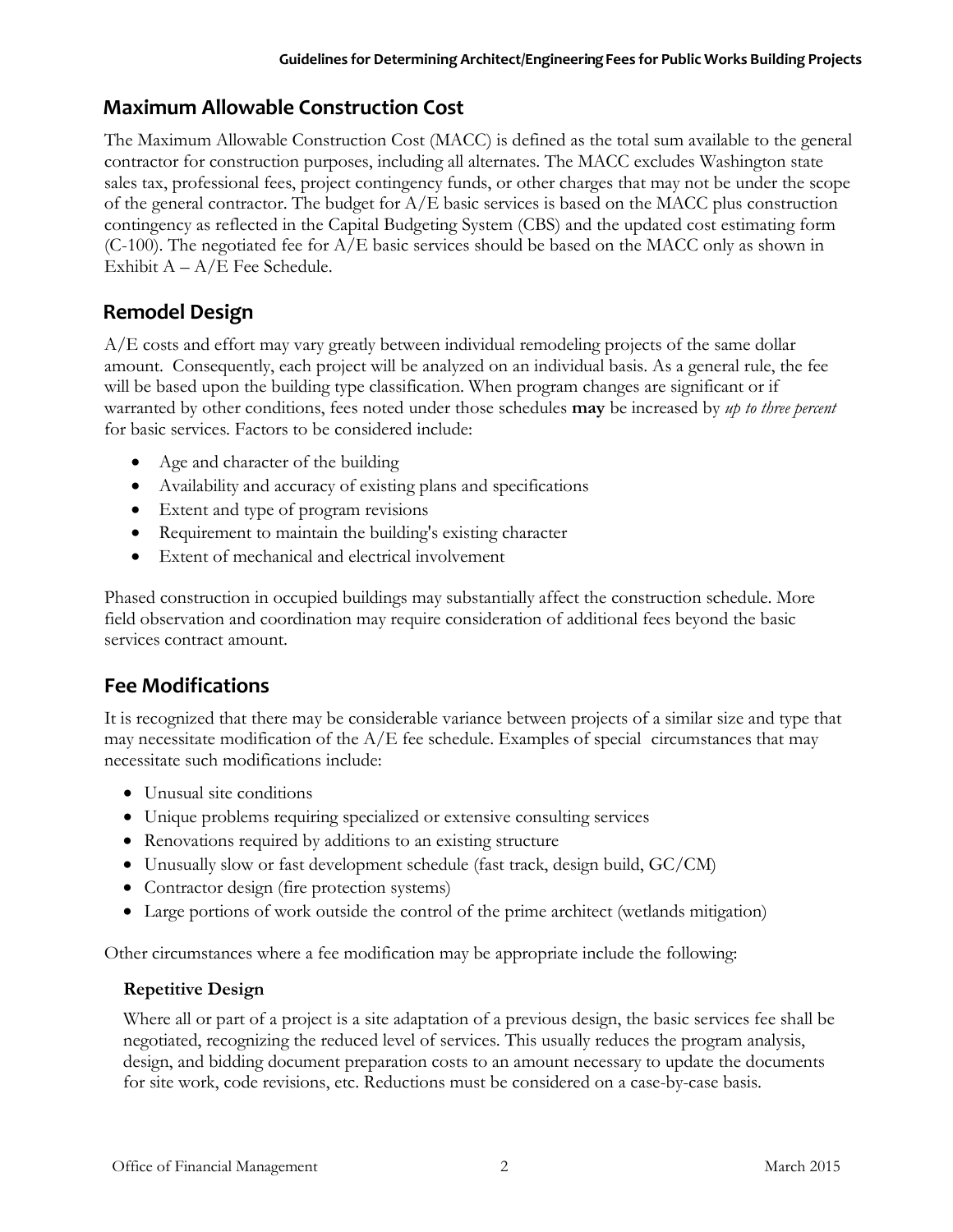## **Equipment and Substantially Reduced Work Requirements**

Where a project involves a substantial amount of expensive equipment that may be relatively easy to accommodate, fees should be reduced accordingly. Likewise, any contract or modification to a contract where work requirements are substantially less than indicated by the application of a percentage fee need to be addressed separately. Projects with disproportionate elements of high cost, such as earth moving, may be relatively easy to design and fees should be reduced accordingly.

## **Prototype Design**

The initial design of a prototype facility, such as a housing unit at an institution, may warrant a full design fee based on the previous development of the prototype. However, the fee for A/E basic services for all additional replications of the prototype constructed at the same time or at other locations in the future shall be calculated at 40 percent of full fees.

## **Policy Regarding Geographic Location of Consultant**

It is the state's policy to obtain the highest quality design services for a fair and equitable payment to the design firm. The state recognizes that the investment for quality design services is directly related to a well-organized construction process and maximum functionality of the completed project. With this in mind, proposals for design services will be accepted from all firms wishing to work for the state, and evaluated based on the firm's capability, competency, and experience in successfully completing similar projects.

The fee structure should be appropriate for each project, regardless of the location of the consultant. The basic services fee includes all travel costs associated with the performance of basic services within a 50-mile radius of the project. General expenses for the cost of travel and per diem between 50 and 350 miles shall be based on state rates and may be reimbursable to the extent they are reasonable and negotiated within the A/E agreement. Travel expenses beyond 350 miles for both the agency and consultants must be justified in writing when submitting a budget request to OFM.

## **Basic Services Fee Breakdown**

The following is a guide for splitting the A/E fee into approximate percentages for each phase of work. Although it is not intended to be absolute, significant deviations should be closely reviewed. The intent of the guidelines is to ensure that design requirements progress in an orderly manner and that essential planning and system development occur when most beneficial to the project. Essential elements of the work should be completed and approved prior to initiating succeeding design phases. For a more detailed explanation of activities normally included in each phase, see the  $A/E$  Basic Services section.

| <b>Percent of Basic Services Fee</b> |    |
|--------------------------------------|----|
| <b>Schematic Design</b>              | 18 |
| Design Development                   | 20 |
| <b>Construction Document</b>         | 31 |
| <b>Bidding</b>                       | 2  |
| Construction                         | 27 |
| Project                              |    |

The basic fee categories are described below: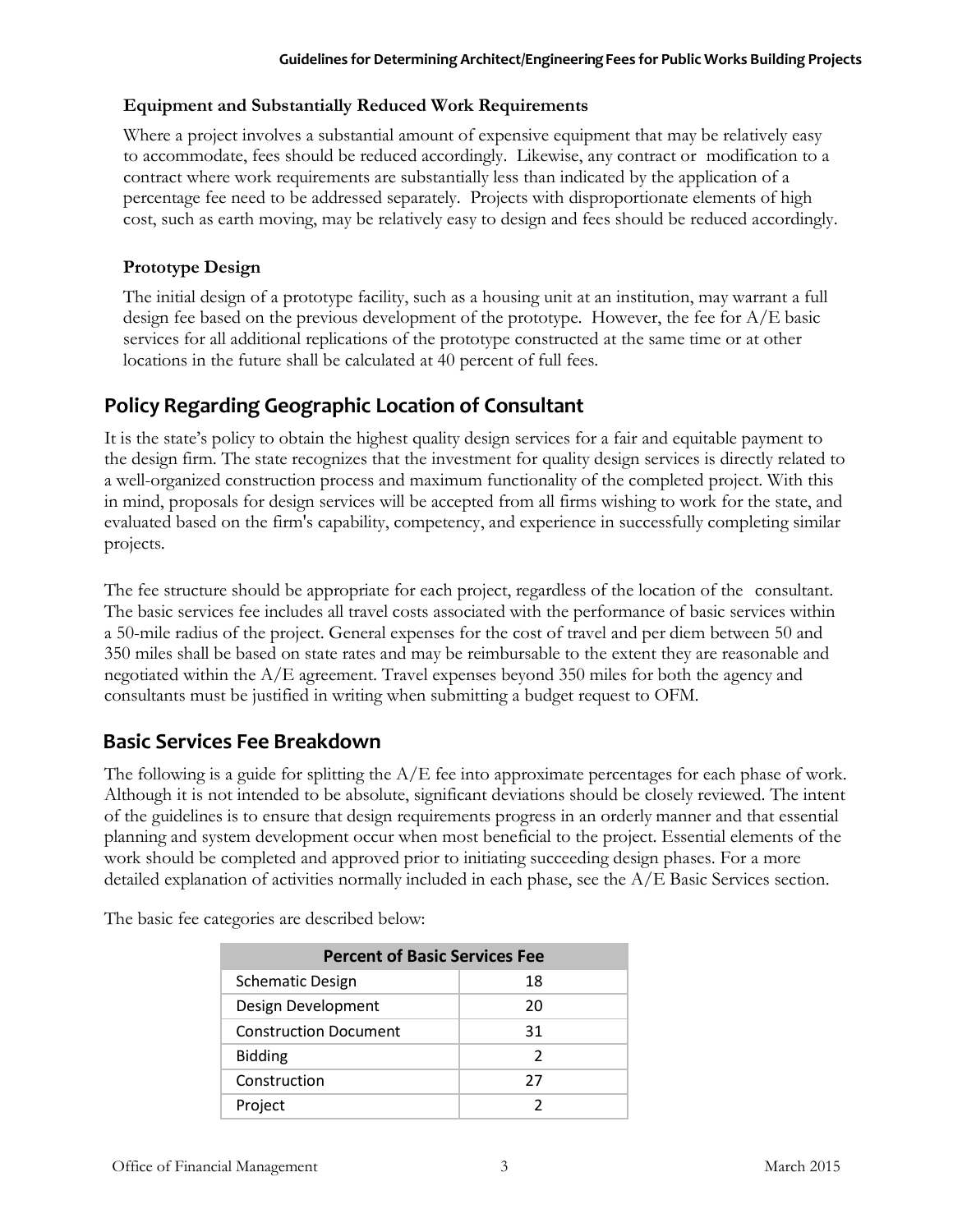# **A/E Basic Services**

A/E Basic Design Services consist of the services described in the following pages and are included on the Capital Project Cost Estimate within CBS. These design services include normal architectural, structural, civil, mechanical, and electrical engineering services.

# **Schematic Design Services (18 Percent)**

In the Schematic Design phase, the  $A/E$  provides those services necessary to prepare Schematic design documents consisting of drawings and other documents illustrating the general scope, scale, and relationship of project components for approval by the agency. Design should be conceptual in character, based on the requirements developed during the predesign phase, approved by the agency, or program requirements provided by the agency and reviewed and agreed upon by the  $A/E$ .

Schematic design includes the following:

| <b>Project Administration</b>                    | Services related to schematic design administrative functions including<br>consultation, meetings and correspondence, and progress design review<br>conferences.                                                                                                                                                                                   |
|--------------------------------------------------|----------------------------------------------------------------------------------------------------------------------------------------------------------------------------------------------------------------------------------------------------------------------------------------------------------------------------------------------------|
| <b>Disciplines Coordination</b>                  | Coordination between the architectural work and engineering work and<br>other involved consultants for the project. When specialty consultants are<br>used, additional coordination beyond basic services may be required and<br>negotiated for appropriate phases of the work.                                                                    |
| <b>Document Checking</b>                         | Review and coordination of project documents.                                                                                                                                                                                                                                                                                                      |
| <b>Consulting</b><br><b>Permitting Authority</b> | Consultations, research of critical applicable regulations, preparation of<br>written and graphic explanatory materials. The services apply to<br>applicable laws, statutes, regulations, and codes.                                                                                                                                               |
| <b>Data Coordination</b><br><b>User Agency</b>   | Review and coordination of data furnished for the project by the<br>agency.                                                                                                                                                                                                                                                                        |
| <b>Architectural Design</b>                      | Services responding to scope of work (program/predesign) requirements and<br>consisting of preparation of conceptual site and building plans, schematic<br>sections and elevations, preliminary selection of building systems and<br>materials, development of approximate dimensions, areas and volumes.                                          |
| <b>Structural Design</b>                         | Services consisting of recommendations regarding basic structural<br>material and systems, analysis, and development of conceptual design<br>solutions.                                                                                                                                                                                            |
| <b>Mechanical Design</b>                         | Services consisting of consideration of alternate materials, systems and<br>equipment, and development of conceptual design solutions for energy<br>sources/conservation, heating, ventilating and air conditioning (HVAC),<br>plumbing, fire protection, and general space requirements.                                                          |
| <b>Electrical Design</b>                         | Services consisting of consideration of alternate systems,<br>recommendations regarding basic electrical materials, systems and<br>equipment, analysis, and development of conceptual design solutions for<br>power service and distribution, lighting, communication raceways, fire<br>detection and alarms, and general space requirements.      |
| <b>Civil/Site Design</b>                         | Services consisting of site planning including layout of site features,<br>building position, preliminary grading, location of paving for walkways,<br>driveways and parking, and fencing locations. Also included are the<br>normal connections required to service the building such as water,<br>drainage, and sanitary systems, if applicable. |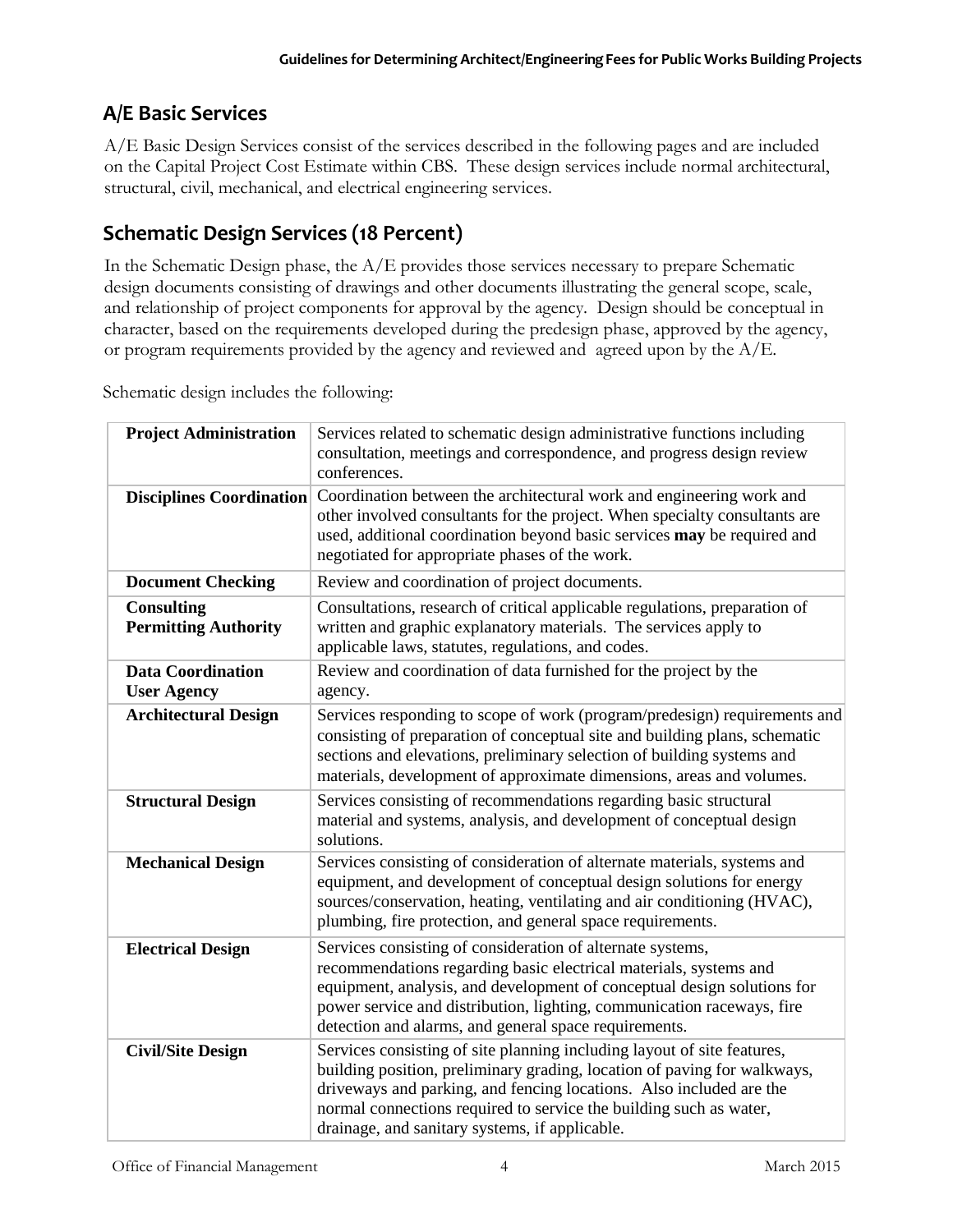| <b>Specifications</b>     | Services consisting of preparation for agency's approval of proposed<br>development of architectural outline specifications, and coordination of<br>outline specifications of other disciplines.                                                                                                                                                                                                                                                                                  |
|---------------------------|-----------------------------------------------------------------------------------------------------------------------------------------------------------------------------------------------------------------------------------------------------------------------------------------------------------------------------------------------------------------------------------------------------------------------------------------------------------------------------------|
| <b>Materials Research</b> | Services consisting of identification of potential of architectural<br>materials, systems, and equipment.                                                                                                                                                                                                                                                                                                                                                                         |
| <b>Scheduling</b>         | Services consisting of reviewing and updating previously established<br>project schedules or initial development of schedules for decision-<br>making, design, and documentation.                                                                                                                                                                                                                                                                                                 |
| <b>Cost Estimating</b>    | Services consisting of development of a probable construction cost from<br>quantity surveys and unit costs of building elements for the project.<br>Parametric costs shall reflect the level of design elements presented in the<br>schematic design documents, plus appropriate design contingencies to<br>encompass unidentified scope ultimately included in the program.<br>Assist user agency with analyzing scope, schedule, and budget options to<br>stay within the MACC. |
| <b>Presentations</b>      | Services consisting of appropriate presentation(s) of schematic design<br>documents by the A/E to agency representatives.                                                                                                                                                                                                                                                                                                                                                         |

# **Design Development Services (20 Percent)**

In the Design Development Phase, the A/E shall provide those services necessary to prepare from the approved schematic design documents, the design development documents consisting of drawings and other documents to fix and describe the size and character of the entire project for approval by the agency. Consideration shall be given to availability of materials, equipment and labor, construction sequencing and scheduling, economic analysis of construction and operations, user safety and maintenance requirements, and energy conservation.

Design development includes the following:

| <b>Project Administration</b>                    | Services consisting of design development administrative functions<br>including consultation, meetings and correspondence, and progress<br>design review conferences with user agency.                                                                                                                                                                    |
|--------------------------------------------------|-----------------------------------------------------------------------------------------------------------------------------------------------------------------------------------------------------------------------------------------------------------------------------------------------------------------------------------------------------------|
| <b>Disciplines Coordination</b>                  | Coordination of the architectural work and the work of engineering<br>with other involved consultants for the project.                                                                                                                                                                                                                                    |
| <b>Document Checking</b>                         | Review and coordination of documents prepared for the project.                                                                                                                                                                                                                                                                                            |
| <b>Permitting Authority</b><br><b>Consulting</b> | Consultations, research of critical applicable regulations, preparation of<br>written and graphic explanatory materials. The services apply to<br>applicable laws, statutes, regulations, and codes. Assist in obtaining<br>approval from approving agencies as required.                                                                                 |
| <b>User Agency Data</b><br>Coordination          | Review and coordination of data furnished for the project by the agency.                                                                                                                                                                                                                                                                                  |
| <b>Architectural Design</b>                      | Services consisting of continued development and expansion of<br>architectural schematic design documents to establish the final scope,<br>relationships, forms, size, and appearance of the project through plans,<br>sections and elevations, typical construction details, three-dimensional<br>sketches, materials selections, and equipment layouts. |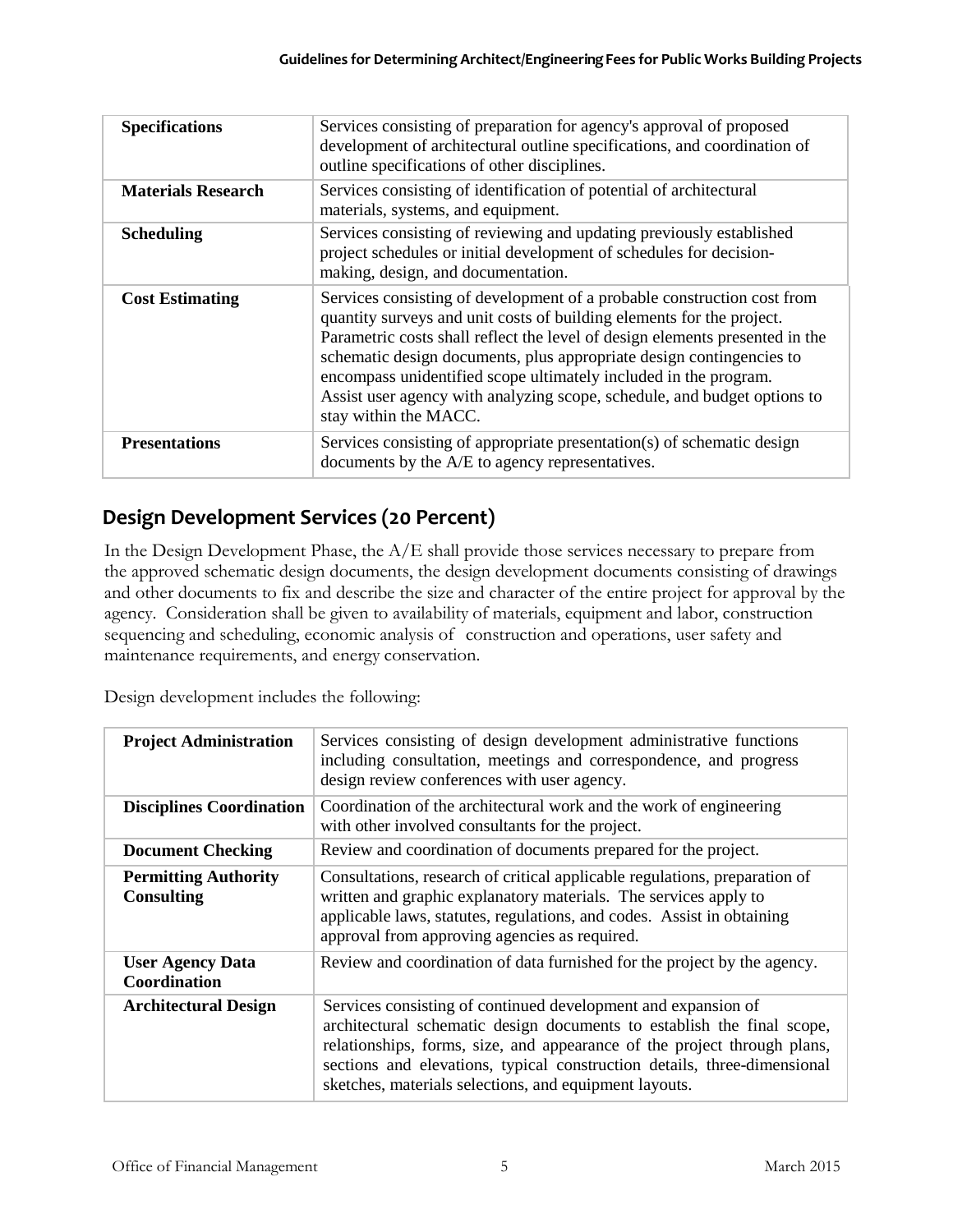| <b>Structural Design</b> | Services consisting of continued development of the specific structural<br>system(s) and schematic design documents in sufficient detail to establish<br>basic structural system and dimensions, structural design criteria, foundation<br>design criteria, preliminary sizing of major structural components, critical<br>coordination clearances, and outline specifications or materials lists.                                                                        |
|--------------------------|---------------------------------------------------------------------------------------------------------------------------------------------------------------------------------------------------------------------------------------------------------------------------------------------------------------------------------------------------------------------------------------------------------------------------------------------------------------------------|
| <b>Mechanical Design</b> | Services consisting of continued development and expansion of<br>mechanical schematic design documents and development of outline<br>specifications or materials lists to establish approximate equipment sizes<br>and capacities, preliminary equipment layouts, required space for<br>equipment, chases and clearances, acoustical and vibration control, visual<br>impacts, and energy conservation measures.                                                          |
| <b>Electrical Design</b> | Services consisting of continued development and expansion of electrical<br>schematic design documents and development of outline specifications or<br>materials lists to establish criteria for lighting, electrical and<br>communication raceways, approximate sizes and capacities of major<br>components, preliminary equipment layouts, required space for<br>equipment, chases, and clearances.                                                                     |
| <b>Civil/Site Design</b> | Services consisting of continued development of civil/site schematic<br>design documents and development of outline specifications required for<br>the project that are normally prepared by the architect. See the Extra<br>Services section for detailed civil design services beyond basic services.                                                                                                                                                                   |
| <b>Specifications</b>    | Services consisting of preparation for the agency's approval of proposed<br>General and Supplementary Conditions of the Contract for construction,<br>development of architectural outline specifications, coordination of outline<br>specifications of other disciplines, and production of design manual<br>including design criteria, and outline specifications of materials lists.                                                                                   |
| <b>Scheduling</b>        | Services consisting of reviewing and updating previously established<br>schedules for the project.                                                                                                                                                                                                                                                                                                                                                                        |
| <b>Cost Estimating</b>   | Services consisting of development of a probable construction cost from<br>quantity surveys and unit costs of building elements for the project.<br>Parametric costs reflect the level of design elements presented in the design<br>development documents, plus appropriate design contingencies to encompass<br>unidentified scope ultimately included in the program. Assist user agency<br>with analyzing scope, schedule and budget options to stay within the MACC. |
| <b>Presentations</b>     | Services consisting of appropriate presentation(s) of design development<br>documents by the A/E to agency representatives.                                                                                                                                                                                                                                                                                                                                               |

# **Construction Document Services (31 Percent)**

In the construction documents phase, the A/E shall provide the services necessary to prepare for approval by the agency – from the approved design development documents; construction documents consisting of drawings, specifications, and other documents describing the requirements for construction of the project; and bidding and contracting for the construction of the project.

| <b>Project Administration</b> | Services consisting of construction documents, administrative functions |
|-------------------------------|-------------------------------------------------------------------------|
|                               | (including consultation, meetings and correspondence), and progress     |
|                               | design review conferences.                                              |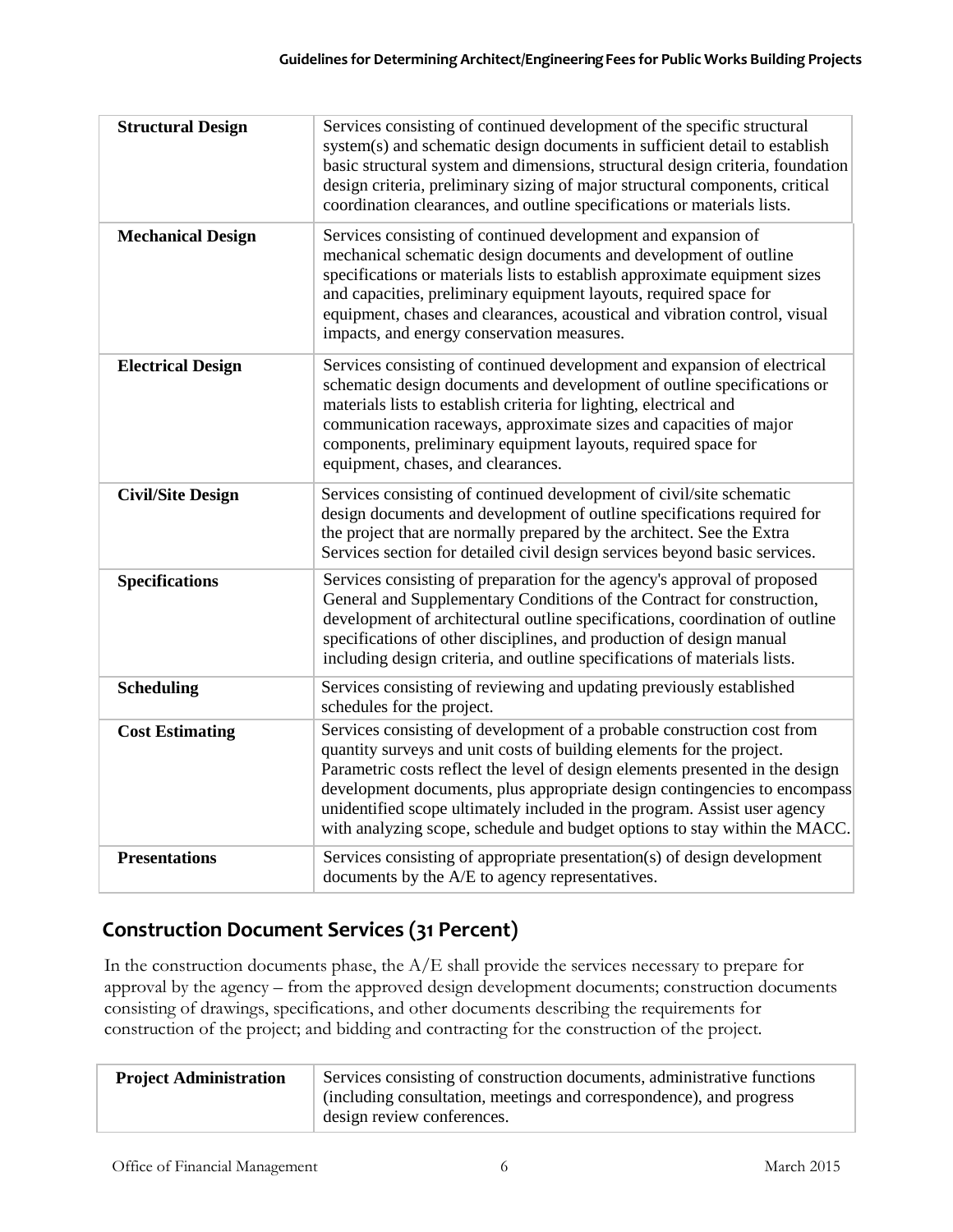| <b>Disciplines Coordination</b>                  | Coordination of the architectural work, with the work of engineering, and<br>with other involved consultants for the project.                                                                                                                                                                                                                                                                                                                                                |
|--------------------------------------------------|------------------------------------------------------------------------------------------------------------------------------------------------------------------------------------------------------------------------------------------------------------------------------------------------------------------------------------------------------------------------------------------------------------------------------------------------------------------------------|
| <b>Document Checking</b>                         | Review and coordination of documents prepared for the project.                                                                                                                                                                                                                                                                                                                                                                                                               |
| <b>Permitting Authority</b><br><b>Consulting</b> | Consultations, research of critical applicable regulations, preparation of<br>written and graphic explanatory materials. The services apply to applicable<br>laws, statutes, regulations, and codes. Assist in obtaining approval from<br>approving agencies as required.                                                                                                                                                                                                    |
| <b>User Agency Data</b><br>Coordination          | Review and coordination of data furnished for the project by the agency.                                                                                                                                                                                                                                                                                                                                                                                                     |
| <b>Architectural Design</b>                      | Services consisting of preparation of drawings based on approved design<br>development documents setting forth in detail the architectural<br>construction requirements for the project.                                                                                                                                                                                                                                                                                     |
| <b>Structural Design</b>                         | Services consisting of preparation of final structural engineering<br>calculations, drawings, and specifications based on approved design<br>development documentation, which details structural construction<br>requirements for project.                                                                                                                                                                                                                                   |
| <b>Mechanical Design</b>                         | Services consisting of preparation of final mechanical engineering<br>calculation, drawings and specifications based on approved design<br>development documentation, setting forth in detail the mechanical<br>construction requirements for the project.                                                                                                                                                                                                                   |
| <b>Electrical Design</b>                         | Services consisting of preparation of final electrical engineering<br>calculation, drawing and specifications based on approved design<br>development documentation, setting forth in detail the electrical<br>construction requirements for the project.                                                                                                                                                                                                                    |
| <b>Civil/Site Design</b>                         | Services consisting of preparation of final civil/site design drawings and<br>specifications based on approved design development documentation<br>required for the project, which are normally prepared by the architect. See<br>the Extra Services section for detailed civil design services beyond basic<br>services.                                                                                                                                                    |
| <b>Specifications</b>                            | Services consisting of activities of development and preparation of bidding<br>documents, Conditions of the Contract, architectural specifications,<br>coordination of specifications prepared by other disciplines, and<br>compilation of the project manual.                                                                                                                                                                                                               |
| <b>Cost Estimating</b>                           | Services consisting of development of a probable construction cost from<br>quantity surveys and unit costs of building elements for the project.<br>Parametric costs shall reflect the level of design elements presented in the<br>Construction documents plus appropriate design contingencies to<br>encompass unidentified scope ultimately included in the program. Assist<br>user agency with analyzing scope, schedule, and budget options to stay<br>within the MACC. |
| <b>Scheduling</b>                                | Services consisting of reviewing and updating previously established<br>schedules for the project.                                                                                                                                                                                                                                                                                                                                                                           |
| <b>User Agency Assistance</b>                    | Provide necessary information to user agency for the preparation of OFM<br>requirements for release of allotments including preparation of cost<br>statistics.                                                                                                                                                                                                                                                                                                               |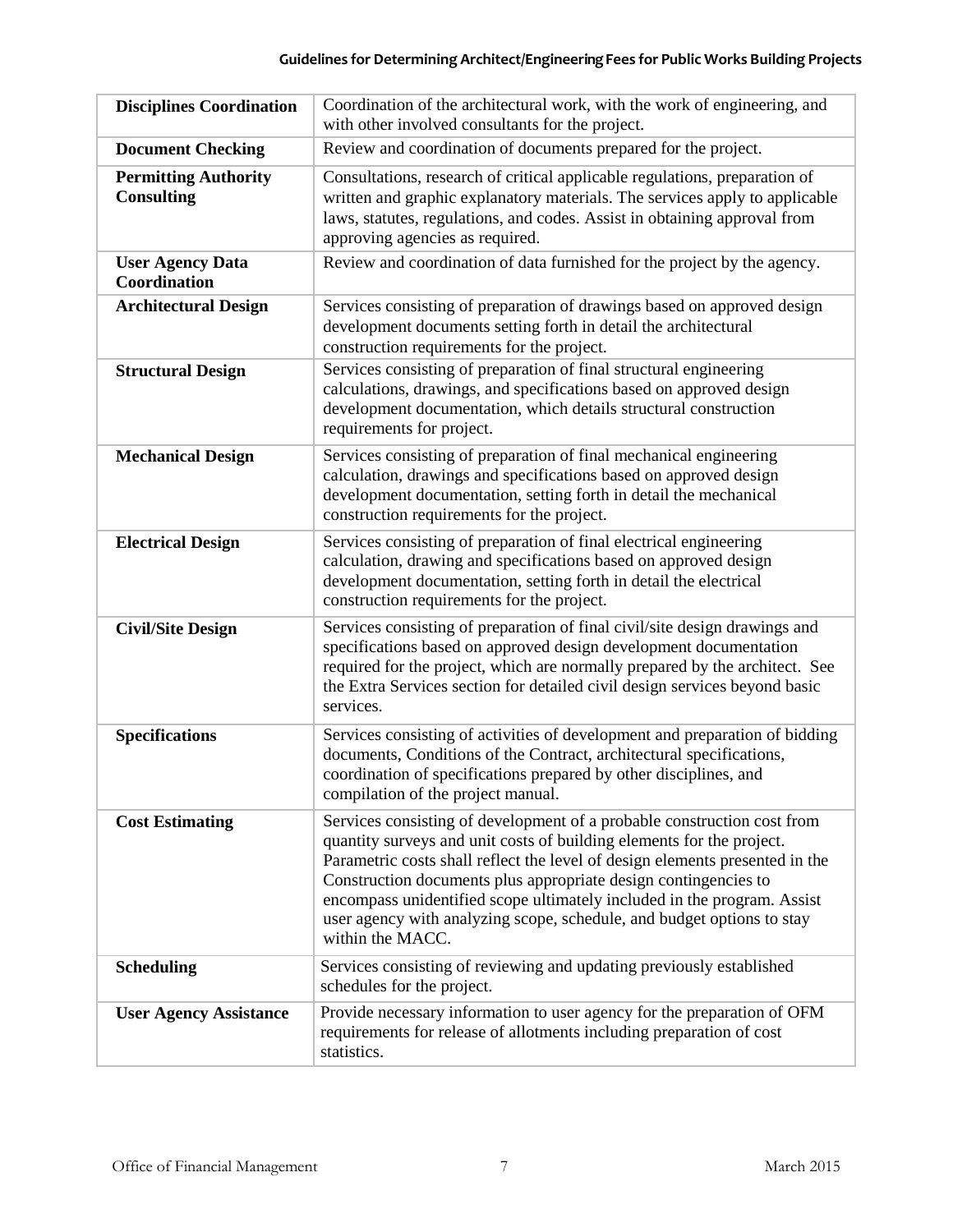# **Bidding Phase (2 Percent)**

In the Bidding Phase, the A/E, following the agency's approval of the Construction Documents and the most recent statement of probable construction cost, shall provide those services necessary for the A/E to assist the agency in obtaining bids and in awarding and preparing contracts for construction. In the case of phased construction, the agency may authorize bidding of portions of the work.

| <b>Project Administration</b>    | Services consisting of bidding administrative functions.                                                                                                                                                                                                                                                                                                                                                                                                                                         |
|----------------------------------|--------------------------------------------------------------------------------------------------------------------------------------------------------------------------------------------------------------------------------------------------------------------------------------------------------------------------------------------------------------------------------------------------------------------------------------------------------------------------------------------------|
| <b>Disciplines Coordination</b>  | Coordination between the architectural work and the work of engineering and<br>other involved consultants for the project.                                                                                                                                                                                                                                                                                                                                                                       |
| <b>Bidding Materials</b>         | Services consisting of organizing, coordinating, and handling Bidding<br>documents for reproduction, distribution and retrieval, receipt, and return<br>of document deposits.                                                                                                                                                                                                                                                                                                                    |
| <b>Addenda</b>                   | Services consisting of preparation and distribution of Addenda as may be<br>required during bidding and including supplementary drawings,<br>specifications, instructions, and notice(s) of changes in the bidding<br>schedule and procedure.                                                                                                                                                                                                                                                    |
| <b>Bidding</b>                   | Services consisting of participation in pre-bid conferences, responses to<br>questions from bidders, and clarification or interpretations of the bidding<br>documents, attendance at bid opening, and documentation and distribution<br>of bidding results.                                                                                                                                                                                                                                      |
| <b>Analysis of Substitutions</b> | Services consisting of consideration, analysis, comparisons, and<br>recommendations relative to substitutions proposed by bidders prior to<br>receipt of bids.                                                                                                                                                                                                                                                                                                                                   |
| <b>Bid Evaluation</b>            | Services consisting of validation of bids, participation in review of bids<br>and alternates, evaluation of bids, and recommendation on award of<br>contract.                                                                                                                                                                                                                                                                                                                                    |
| <b>Contract Agreements</b>       | Assist using agency in notification of contract award, assistance in<br>preparation of construction contract agreements when required, preparation<br>and distribution of sets of contract documents for execution of the contract,<br>receipt, distribution and processing, for agency approval, of required<br>certificates of insurance, bonds and similar documents, and preparation and<br>distribution to contractor(s) on behalf of the agency, of notice(s) to proceed<br>with the work. |

# **Construction Contract Administration Phase (27 Percent)**

In the Construction Contract Administration phase, the A/E shall provide services necessary for the administration of the construction contract as set forth in the General Conditions of the Contract for Construction.

| <b>Project Administration</b>                               | Services consisting of construction contract administrative functions<br>including consultation, conferences, communications, and progress reports.                                                               |
|-------------------------------------------------------------|-------------------------------------------------------------------------------------------------------------------------------------------------------------------------------------------------------------------|
| <b>Disciplines Coordination</b><br><b>Document Checking</b> | Coordination between the architectural work and the work of engineering<br>and other involved consultants for the project. Reviewing and checking of<br>documents (required submittals) prepared for the project. |
| <b>Permitting Authority</b><br><b>Consulting</b>            | Services relating to applicable laws, statutes, regulations and codes of<br>regulating entities relating to the agency's interests during construction of<br>the project.                                         |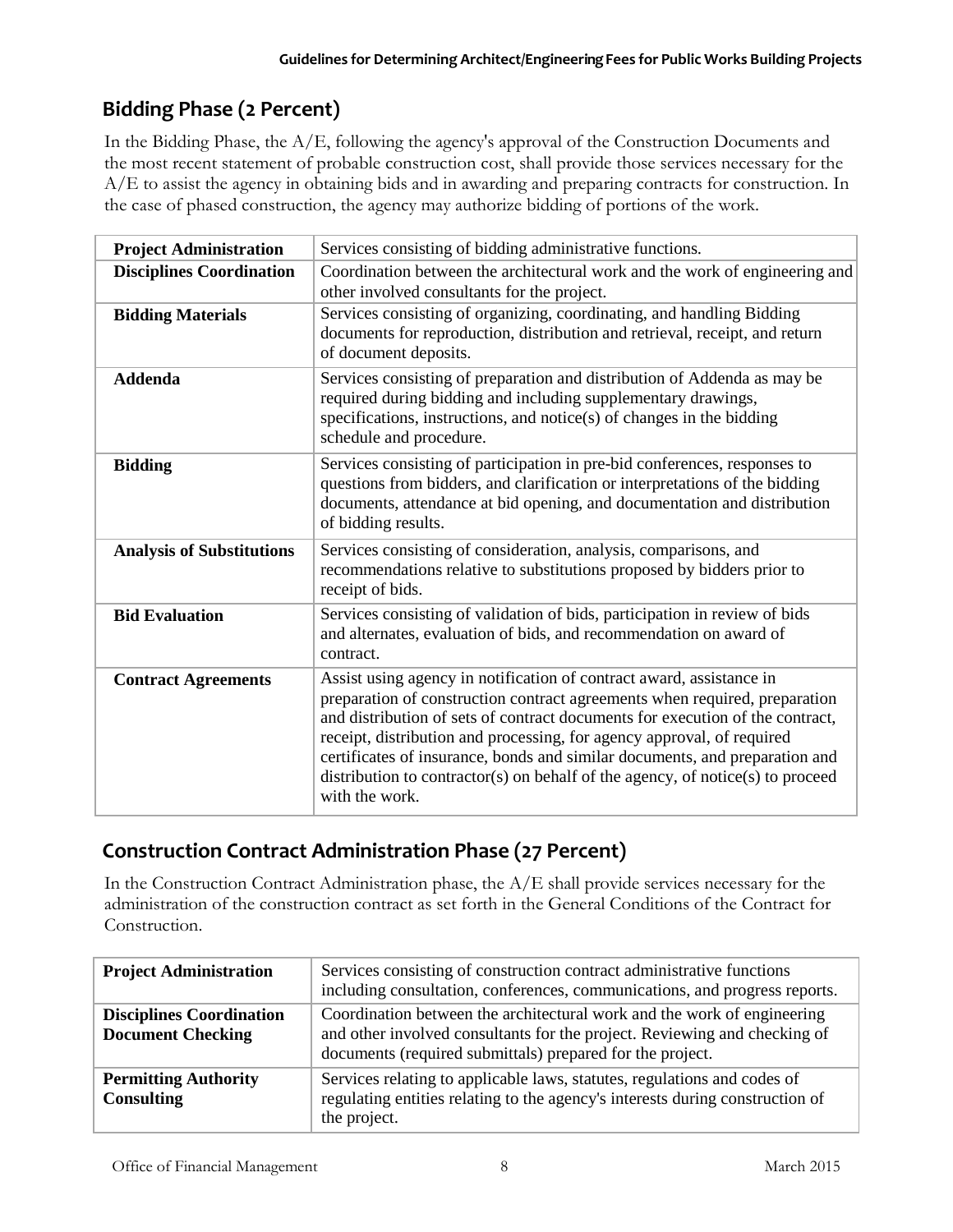| <b>Construction</b><br><b>Administration</b>    | Services consisting of processing of submittals, including receipt, review of<br>and appropriate action on shop drawings, product data, samples, and other<br>submittals required by the contract documents. Distribution of submittals<br>to agency, contractor, and field representatives as required. Maintenance of<br>master file of submittals and related communications.                                                                                                                                                                                                                                                                                                                                                                                                                                                    |
|-------------------------------------------------|-------------------------------------------------------------------------------------------------------------------------------------------------------------------------------------------------------------------------------------------------------------------------------------------------------------------------------------------------------------------------------------------------------------------------------------------------------------------------------------------------------------------------------------------------------------------------------------------------------------------------------------------------------------------------------------------------------------------------------------------------------------------------------------------------------------------------------------|
| <b>Construction Field</b><br><b>Observation</b> | Services consisting of visits to the site at intervals appropriate to the stage<br>of construction or as otherwise agreed to become generally familiar with<br>the progress and quality of the work and to determine in general if the work<br>is proceeding in accordance with the contract documents, and preparing<br>related reports and communications. A/E to chair project meetings.                                                                                                                                                                                                                                                                                                                                                                                                                                         |
| <b>Project Representation</b>                   | Services consisting of assisting the agency in selection of full- or part-time<br>project representative( $s$ ).                                                                                                                                                                                                                                                                                                                                                                                                                                                                                                                                                                                                                                                                                                                    |
| <b>Documents</b>                                | Services consisting of preparation, reproduction, and distribution of<br>clarification documents and interpretations in response to requests for<br>clarification by contractors or the user agency. Maintenance of records and<br>coordination of communications relative to requests for clarification or<br>information (RFI). Preparation, reproduction and distribution of drawings<br>and specifications to describe work to be added, deleted or modified,<br>review of proposals, review and recommend changes in time for substantial<br>completion, assisting in the preparation of modifications of the contracts<br>and coordination of communications, approvals, notifications, and record-<br>keeping relative to changes in the work. Additional fees for changes to the<br>scope of a project shall be negotiated. |
| <b>Scheduling</b>                               | Services consisting of monitoring the progress of the contractors relative to<br>established schedules and making status reports to the user agency.                                                                                                                                                                                                                                                                                                                                                                                                                                                                                                                                                                                                                                                                                |
| <b>Cost Accounting</b>                          | Services consisting of maintenance of records of payments on account of<br>the contract and all changes thereto, evaluation of applications for payment<br>and certification thereof, and review and evaluation of cost data submitted<br>by the contractors for work performed.                                                                                                                                                                                                                                                                                                                                                                                                                                                                                                                                                    |

# **Project Closeout (2 Percent)**

| <b>Project Closeout</b>                             | Services initiated upon notice from the contractor that the work is sufficiently<br>complete, in accordance with the contract documents, to permit occupancy or<br>utilization for the use for which it is intended, and consisting of a detailed<br>inspection for conformity of the work to the contract documents, issuance of<br>certificate of substantial completion, issuance of a list of remaining work<br>required (punch list), final inspections, receipt and transmittal of warranties,<br>affidavits, receipts, releases and waivers of lien or bonds, permits, and<br>issuance of final certificate for payment. |
|-----------------------------------------------------|---------------------------------------------------------------------------------------------------------------------------------------------------------------------------------------------------------------------------------------------------------------------------------------------------------------------------------------------------------------------------------------------------------------------------------------------------------------------------------------------------------------------------------------------------------------------------------------------------------------------------------|
| <b>Record Documents (As-</b><br><b>Builts</b> )     | Receive and review the contractors marked up field records. Supply the<br>record documents to user agency. (Transferring the contractor's record of<br>field changes to the original record drawings may be authorized by the owner<br>as an additional service.)                                                                                                                                                                                                                                                                                                                                                               |
| <b>Operations and</b><br><b>Maintenance Manuals</b> | Services consisting of processing, reviewing, commenting on, taking<br>appropriate action, and transmitting Operations and Maintenance Manuals<br>provided by the contractor to user agency.                                                                                                                                                                                                                                                                                                                                                                                                                                    |
| <b>Warranty Period</b>                              | Continued assistance to investigate contract problems that arise during the<br>warranty period.                                                                                                                                                                                                                                                                                                                                                                                                                                                                                                                                 |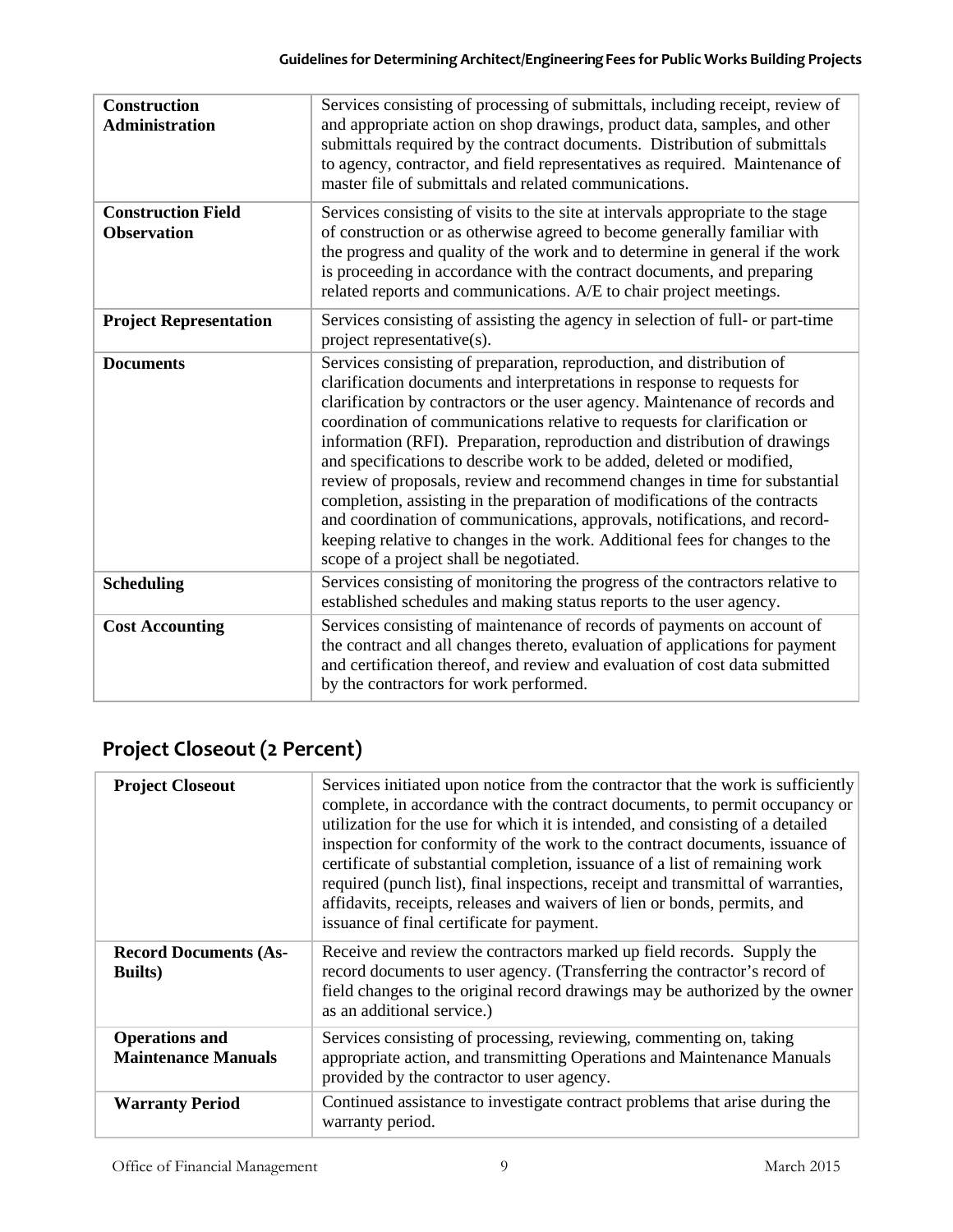# **A/E Extra Services/Reimbursables and Other Services**

### **The majority of projects should be completed within the structure of the basic fee schedule.**  However, some projects will be more complex and require a range of Extra Services/Reimbursables and Other Services, which will be negotiated for specific tasks. These services typically require specialist expertise and may not neatly fall within one phase of service or another. As projects become more complex, they demand a variety of special studies and services. Extra Services/Reimbursables are services generally provided by the same  $A/E$  providing the basic services, and Other Services are those services generally provided by additional specialty consultants, either as subs to the prime  $A/E$ or as independent consultants directly contracted with the agency.

Extra services are not intended as an adjustment to basic services and should reflect actual anticipated cost. The following provides a guideline for evaluating the pricing of Extra and Other services, and establishing the eligibility of reimbursable expenses.

| <b>Multiplier</b>                                  | Negotiated rate within a range of 2 to 3.2 times employee direct base salary<br>(not including fringe benefits, taxes, retirement contributions, or profit<br>sharing).                                          |
|----------------------------------------------------|------------------------------------------------------------------------------------------------------------------------------------------------------------------------------------------------------------------|
| <b>Employees of Firm</b>                           | Negotiated rate not to exceed a maximum of \$150 per hour.                                                                                                                                                       |
| <b>Principal of Firm</b>                           | A Principal is defined as a partner of a partnership, a stockholder of a<br>corporation, or a duly authorized officer. The negotiated rate is not to exceed<br>\$200 per hour.                                   |
| <b>Special Consulting</b><br><b>Services</b>       | When special consulting services not normally associated with traditional<br>project design are necessary, the fee may be outside of the above guidelines<br>(such as expert witness or special investigations). |
| <b>Service Charge on Sub-</b><br><b>Consultant</b> | Ten percent service charge may be added to work incorporated by addenda to<br>the original agreement.                                                                                                            |

## **A. Pricing Consultants and Subconsultant Personnel**

## **B. A/E Extra Services/Reimbursable Expenses**

When drafting the A/E agreement, the Project Manager should review the following list in determining eligible reimbursable items. It is not all inclusive or exclusive and should only be used as a guide.

| <b>Alternative Cost Studies</b>                   | Additional costing beyond the parametric estimates required in basic<br>services as requested by the agency.                                                                                                                                                                                                                                                                |
|---------------------------------------------------|-----------------------------------------------------------------------------------------------------------------------------------------------------------------------------------------------------------------------------------------------------------------------------------------------------------------------------------------------------------------------------|
| <b>Energy Life Cycle Cost</b><br>Analysis (ELCCA) | All projects over 25,000 square feet are required by Chapter 39.35 RCW to<br>be analyzed for the cost of energy consumption and operation during its<br>entire economic life.                                                                                                                                                                                               |
| <b>Life Cycle Cost Analysis</b><br>(LCCA)         | All projects valued over \$5,000,000 or projects constructing new building<br>space over 5,000 square feet are required to perform a life cycle cost<br>analysis to evaluate the total cost of ownership for the building or building<br>system. Agencies will utilize the Life Cycle Cost Tool (LCCT) which<br>standardizes rates and methodology to perform the analysis. |
| <b>Commissioning and</b><br><b>Training</b>       | Cost to the A/E of assembly, tabulation, and indexing of all shop drawings<br>and submittals on all equipment, controls, systems, and participating in an<br>independent commissioning of the project and providing initial operator<br>training on the maintenance of systems.                                                                                             |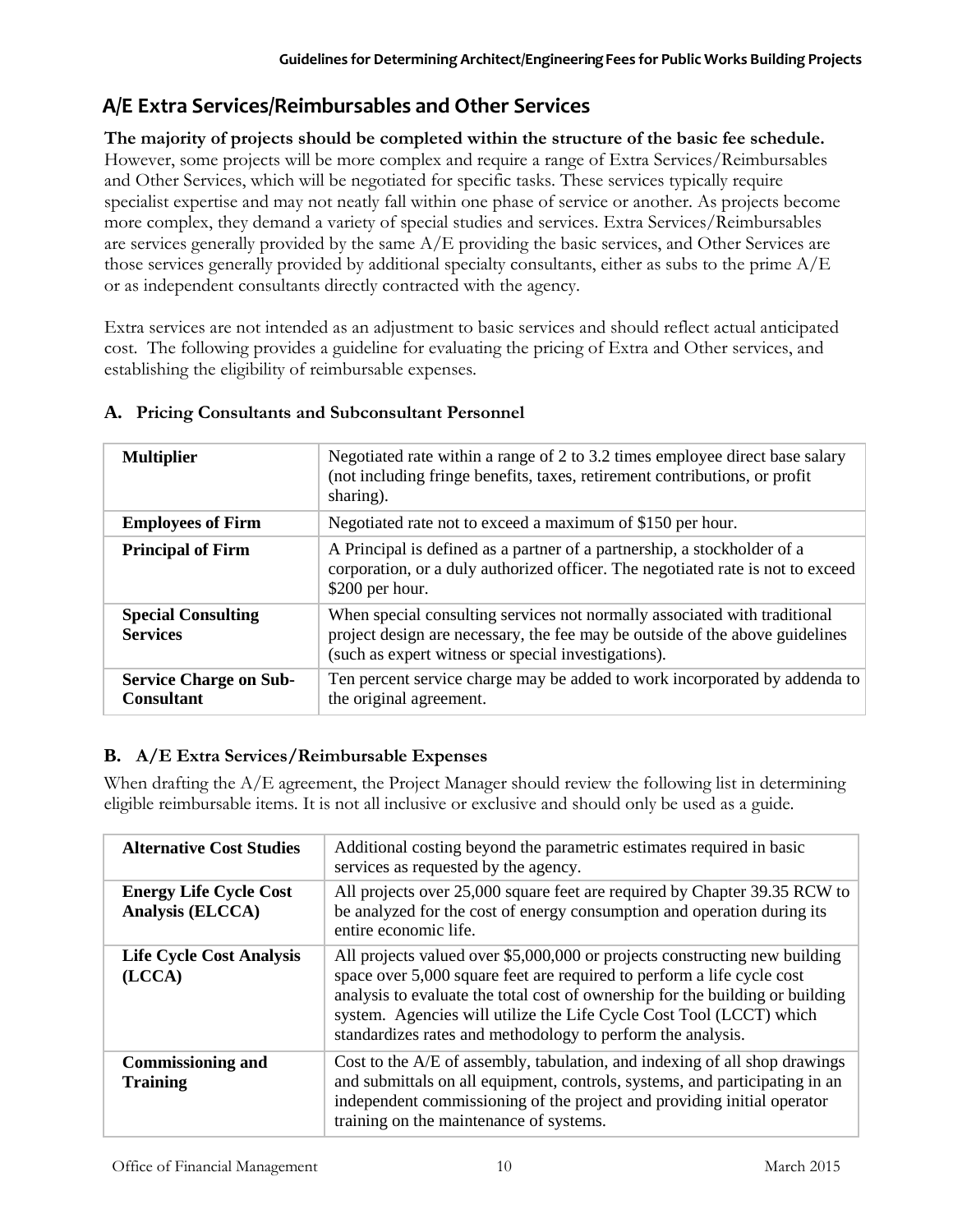| <b>Enhanced</b><br>Commissioning                                              | A longer post occupancy phase, commonly referred to as enhanced<br>commissioning, may be necessary to achieve the long-term desired<br>performance of a new building or system. This work generally includes<br>monitoring energy performance after construction, additional training to<br>facility staff, and system adjustments to ensure the building continues to<br>operate as originally designed. |
|-------------------------------------------------------------------------------|-----------------------------------------------------------------------------------------------------------------------------------------------------------------------------------------------------------------------------------------------------------------------------------------------------------------------------------------------------------------------------------------------------------|
| <b>On-Site Representative</b>                                                 | On-site observation beyond the periodic site visits required under basic<br>services for construction field observation.                                                                                                                                                                                                                                                                                  |
| <b>Thermal Scans</b>                                                          | Cost of an examination of a structure for thermal loss on existing facilities<br>to be remodeled.                                                                                                                                                                                                                                                                                                         |
| <b>Value Engineering</b><br><b>Participation and</b><br><b>Implementation</b> | Cost to the A/E for participation in the value engineering study and<br>implementation of the accepted ideas that generate during the study.                                                                                                                                                                                                                                                              |
| <b>Travel and Per Diem</b>                                                    | Customary and approved costs to A/E during the course of basic and<br>additional services (based on state rates and limited to between 50 and 350<br>miles).                                                                                                                                                                                                                                              |
| <b>Renderings, Presentations,</b><br>and Models                               | Cost for special presentations, renderings, and models required for the<br>project.                                                                                                                                                                                                                                                                                                                       |
| <b>Document Reproduction</b>                                                  | Additional cost of printing and mailing bidding and construction<br>documents.                                                                                                                                                                                                                                                                                                                            |
| <b>Advertising</b>                                                            | Cost of required advertisements and placing bidding documents in plan<br>centers announcing the bidding of the project.                                                                                                                                                                                                                                                                                   |
| <b>Constructability Review</b><br>Participation and<br><b>Implementation</b>  | Cost to the A/E for participation in the constructability review and<br>implementation of the accepted changes.                                                                                                                                                                                                                                                                                           |
| <b>Leadership in Energy</b><br>and Environmental<br><b>Design</b>             | Cost of providing services for negotiation, documentation, and associated<br>services required for sustainable design project certificates with the U.S.<br>Green Building Council.                                                                                                                                                                                                                       |
| <b>Separate Bid Packages</b>                                                  | Cost to the A/E for preparation of separate bid packages typically used in<br>GC/CM type projects.                                                                                                                                                                                                                                                                                                        |
| <b>Professional Liability</b><br><b>Insurance</b>                             | Where coverage is required in excess of \$1 million, reimbursement of<br>excess premium costs will be considered as a reimbursable cost.                                                                                                                                                                                                                                                                  |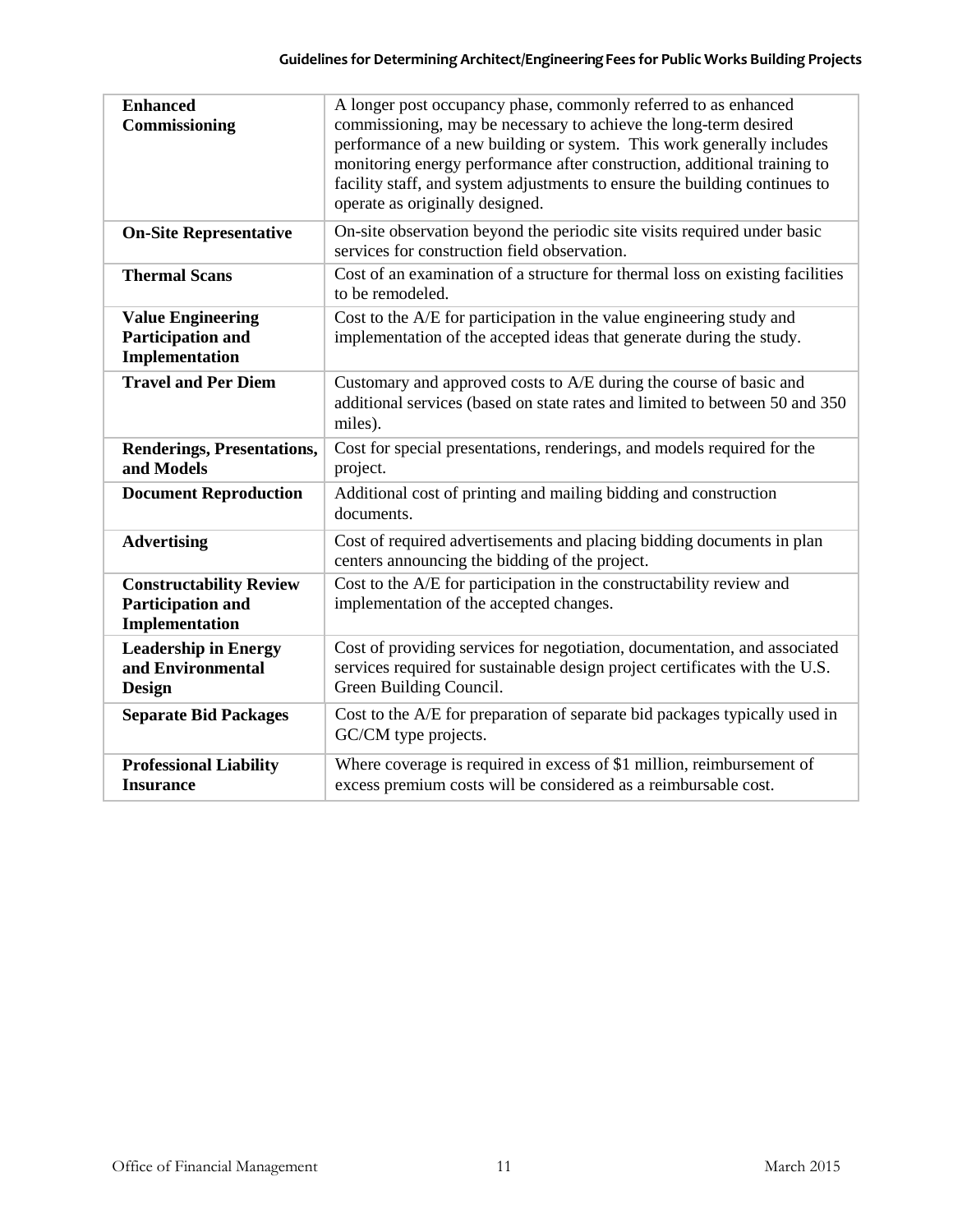## **C. A/E Other Services**

| <b>Consultant Selection Cost</b>  | Additional costs for private sector members of a selection committee if<br>required (Chapter 39.80 RCW).                                                                                                                          |
|-----------------------------------|-----------------------------------------------------------------------------------------------------------------------------------------------------------------------------------------------------------------------------------|
| <b>Specialty Consultants</b>      | Cost of only those additional consultant services beyond A/E services<br>provided under basic services. Specialty consultants include, but are not<br>limited to:                                                                 |
|                                   | <b>Acoustical Consultant</b>                                                                                                                                                                                                      |
|                                   | Civil Engineering additional services may include:<br>Studies, reports, and calculations required to determine adequacy<br>of existing systems or those required for permit review such as<br>drainage, fire protection, or sewer |
|                                   | Storm drainage design and connections                                                                                                                                                                                             |
|                                   | Design or study of issues for "sensitive areas" such as wetlands,<br>steep slopes, or flood plains                                                                                                                                |
|                                   | Water supply connections to wells, treatment systems, storage,<br>and off-site main extensions                                                                                                                                    |
|                                   | Sanitary sewer design and infrastructure<br>٠                                                                                                                                                                                     |
|                                   | Road and pavement improvements                                                                                                                                                                                                    |
|                                   | Storm water quality and quantity computations, reports, design<br>and details                                                                                                                                                     |
|                                   | Temporary erosion and sediment control reports and drawings                                                                                                                                                                       |
|                                   | Special studies and reports for other agencies                                                                                                                                                                                    |
|                                   | <b>Communications Consultant</b>                                                                                                                                                                                                  |
|                                   | <b>Cost Estimating Consultant</b>                                                                                                                                                                                                 |
|                                   | Electronic/Audio Visual Consultant                                                                                                                                                                                                |
|                                   | <b>Elevator Consultant</b>                                                                                                                                                                                                        |
|                                   | Hazardous Material Consultant                                                                                                                                                                                                     |
|                                   | Hospital/Laboratory Consultant Interior                                                                                                                                                                                           |
|                                   | Design Consultant Indoor Air Quality                                                                                                                                                                                              |
|                                   | <b>Consultant Kitchen Consultant</b>                                                                                                                                                                                              |
|                                   | Landscape Consultant<br><b>Quality Control Consultant Security Consultant</b>                                                                                                                                                     |
|                                   |                                                                                                                                                                                                                                   |
| <b>Geotechnical Investigation</b> | Cost of subsurface testing and evaluation.                                                                                                                                                                                        |
| Commissioning                     | Cost of an independent commissioning of the project.                                                                                                                                                                              |
| <b>HVAC Balancing</b>             | Cost to balance systems.                                                                                                                                                                                                          |
| <b>Site Survey</b>                | Cost of conducting a survey independent from design A/E.                                                                                                                                                                          |
| <b>Testing</b>                    | Cost of a technician's services in acquiring and testing samples of materials<br>used in the project as required in the state building code.                                                                                      |
| <b>Energy LCCA Review</b>         | Fee to be paid for review of the energy life cycle cost analysis.                                                                                                                                                                 |
| <b>Value Engineering</b>          | Cost for performing the required value engineering study on a project by an<br>independent multi-disciplined team.                                                                                                                |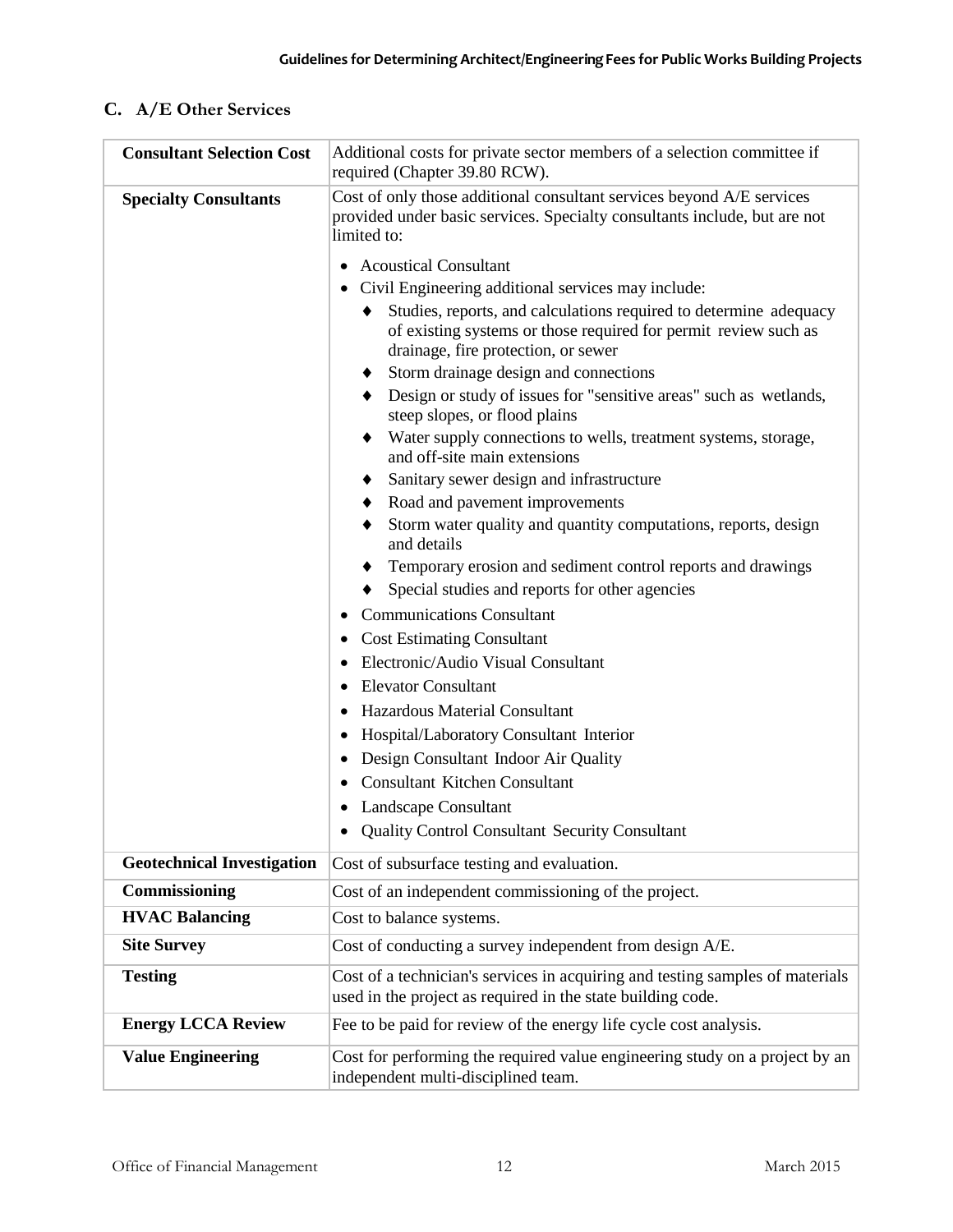| Constructability<br><b>Review/Plan Check</b> | Cost for an independent consultant or contractor to review bid documents and<br>determine if a project can be built as designed. |
|----------------------------------------------|----------------------------------------------------------------------------------------------------------------------------------|
| <b>Graphics</b>                              | Cost of special graphic and signage design.                                                                                      |
| <b>Design/Code Plan Check</b>                | Cost of an independent plan check if not available within the local<br>jurisdiction.                                             |
| <b>Other</b>                                 | Costs for requested documents, fax expenses, and special mail service when<br>requested by owner.                                |

### **D. Non-Eligible Expenses**

- Consultants hired at A/E's option to perform basic services required by contract.
- Postage and handling of submittals, bid documents, correspondence, etc.
- Telephone expenses (local calls and line service).
- Copies of documents used by the A/E to perform normal services and not provided to owner.